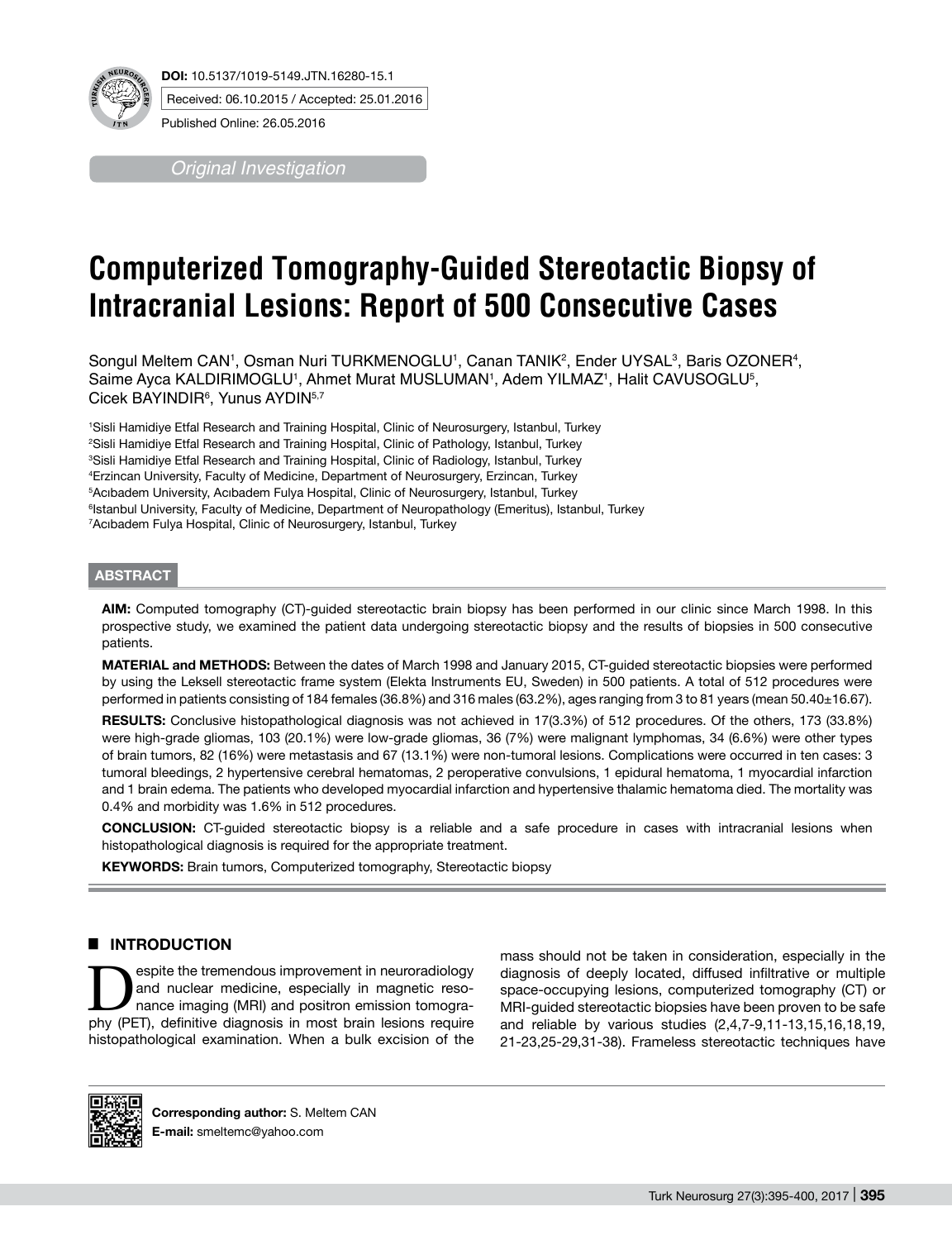been improved with the use of neuronavigation devices; however, they are not yet as safe as framed systems, especially in terms of target acuity of small lesion biopsies, despite the presence of studies claiming the opposite (1,6,11,12,15,16, 26,31-33,37,38).

In this prospective study, we provide the results of CT-guided stereotactic biopsies of consecutive 500 cases that carried out in a single center.

#### █ **MATERIAL and METHODS**

Between the dates of March 1998 and January 2015, CTguided stereotactic biopsies were performed by using the Leksell stereotactic frame system (Elekta Instruments EU, Sweden) in 500 patients. A total of 512 procedures, with 2 times in ten cases and 3 times in one case, were made. Surgery was repeated due to the request of the neuropathologist in six cases and the detection of growth of the lesion and/or change in contrast material enhancement in MRI examinations in five cases. The series comprised of 184 female (36.8%) and 316 male (63.2%) patients, ages ranging from 3 to 81 years (mean 50.40±16.67). Lesions were found to be diffuse in 256 patients (51.2%), deeply located in 175 patients (35%), multiple in 69 patients (13.8%) (Table I). The stereotactic frame was placed under general anesthesia in seventeen children and one adult cases and local anesthesia in other cases. Contrast enhanced cranial CT scans in 3-5 mm thickness were taken and the coordinates of the target were determined in CT device console. Sedative and/or analgesic drugs were administered in addition to local anesthesia for patients aged, anxious or with a low pain threshold. After the monitoring of the patient, a burr-hole 8 mm in diameter on the mid-pupillary line at the level of ipsilateral coronary suture was performed for the deeply located lesions and for the superficially located lesions the burr hole was made immediately above the lesion. Biopsies were carried out when the patient was normotensive. Backlund's spiral needle and side cutting needle with a 3 mm hole were used to perform biopsies in solid lesions while Backlund's aspiration set was used in cystic lesions. Side cutting needle was only preferred when biopsy could not be performed with a spiral needle. A sample was taken from 1-4 (mean 1.86  $\pm$ 0.74) targets in total 512 attempts. Due to the conditions of our hospital, intraoperative cytologic examination was carried out only in 11 procedures. The material, which was taken for cytological examination, was spread over the glass lamina and fixed by alcohol by the surgeon. After that, it was taken to the pathology laboratory where it was examined by staining with Hematoxylin-Eosin (HE). Other biopsy materials were sent to the pathology laboratory after fixation in 10% buffered formaldehyde solution. Patients without any complication were discharged from the hospital on the following day. Paraffin sections were taken in the pathology laboratory and firstly, they were stained by HE and after the preliminary examination, immunostaining was performed. The result of histopathological examination was reported within 6-10 days.

#### █ **RESULTS**

The histopathological examinations revealed no conclusive

diagnosis in 17 (3.3%) of total 512 procedures; tumors in 428 (83.6%) procedures and non-tumoral lesions in 67 (13.1%) operations were detected (Table II). Necrosis, fibrinoid material, cyst fluid containing degenerate cells etc. were found in samples in which no diagnosis could be made. Complications occurred in 10 patients (1.9%) (Table III). One of the symptomatic tumor bleeding was removed by craniotomy and one patient underwent externally ventricular drainage upon the development of hydrocephalus. The epidural hematoma was removed by craniotomy. The patient who developed hypertensive thalamic hematoma six hours after the surgery passed away on the following day and the case who had a myocardial infarction died 6 days later. The other patients were received medical treatment. Consequently, a conclusive diagnosis was identified in 96.7% of procedures with a 0.4% surgical mortality and 1.6 % morbidity.

### █ **DISCUSSION**

Stereotactic biopsy (SB) has been one of the techniques to make a diagnosis, which ensures the implementation of appropriate treatment modality in brain lesions especially after the use of CT (2,4,7-9,11-13,15,16,18,19,21,22,25,26,28,29, 31-38). It is a reliable and safe diagnostic method which is preferred especially in deeply placed, widespread and multiple lesions. Whether diagnosis rates are high and mortality and morbidity rates are low depend on especially the experience of the surgical team and the neuropathologist (2,7,9,14,16-24, 26-29,31-38).

Adaptation of PET, MR perfusion and MR spectroscopy (MRS) examinations to the planning of stereotactic biopsy procedures is significant in the determination of access to the target and the selection of appropriate target and plays a crucial role in increasing the diagnostic success and decreasing the sampling errors (10,12,26,30,36). The success rate is reported to be 100% in the latest studies in which patient numbers are relatively low (12). Furthermore, the use of metabolite scanning findings obtained in MRS examinations and specifically the rates of N-acetyl aspartate (NAA) and choline (Ch) increase the diagnostic success of the surgery by playing a role in the selection of a target location (10-12).

In order not to damage the motor area, we prefer to use a burr-hole on the mid-pupillary line at the level of ipsilateral coronary suture for the deeply located lesions such as pineal and thalamic region, although the trajectory seems to be longer. For the lesions of pineal area, the relation of the internal cerebral veins with the lesion should especially be taken in consideration while planning the trajectory to the target. We do not have any experience with stereotactic biopsy for brain stem lesions.

**Table I:** Location of the Lesions (n=500)

| <b>Diffuse</b>  | 256 (51.2%) |  |
|-----------------|-------------|--|
| Deep            | 175 (35%)   |  |
| <b>Multiple</b> | 69 (13.8%)  |  |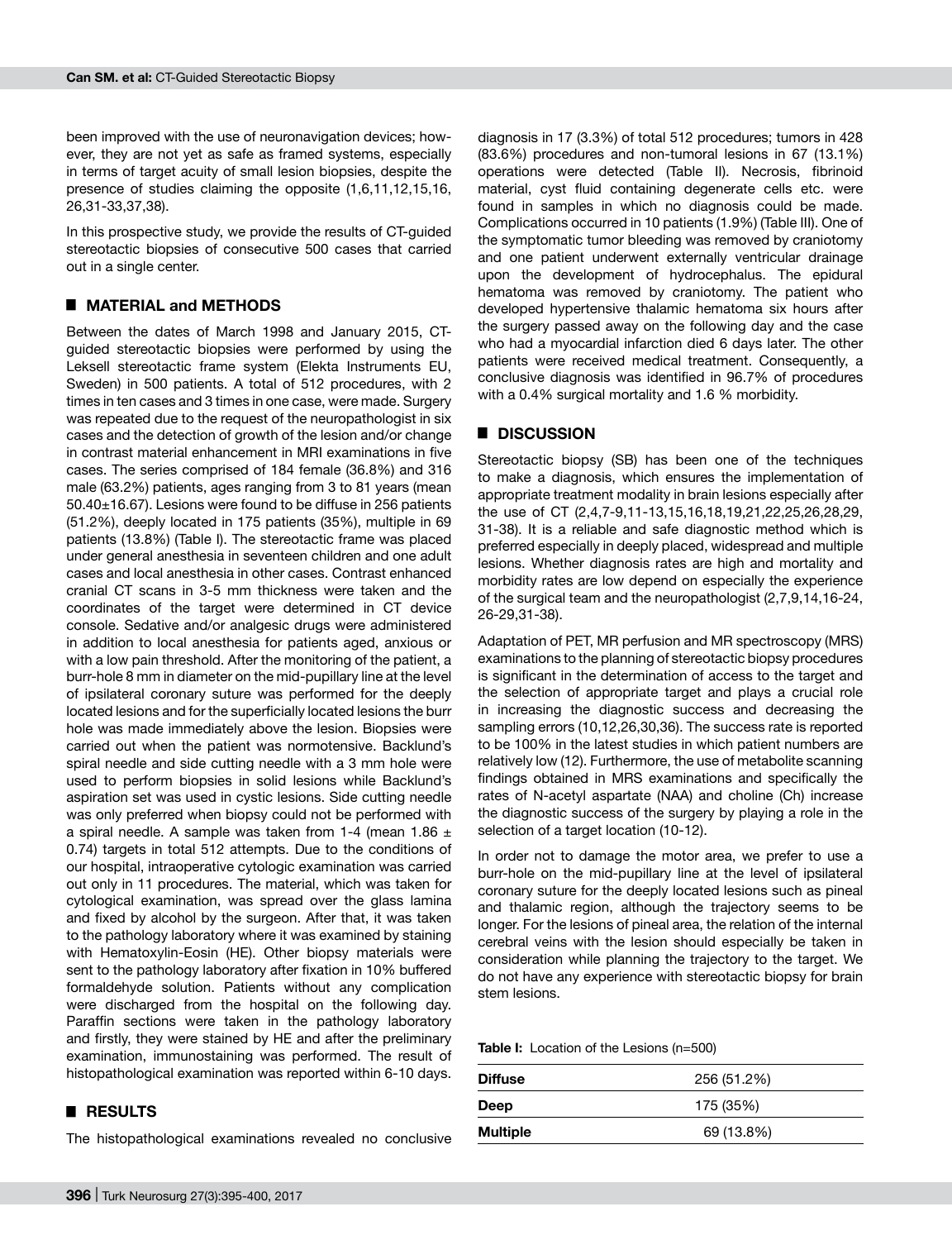**Table II:** Histopathological Diagnosis

| <b>Diagnosis</b>                                  | n= 512      |  |  |
|---------------------------------------------------|-------------|--|--|
| Tumoral lesions                                   | 428 (83.6%) |  |  |
| Diffuse fibrillary astrocytoma                    | 77 (15%)    |  |  |
| Anaplastic astrocytoma                            | 47 (9.2%)   |  |  |
| Glioblastoma                                      | 121 (23.6%) |  |  |
| Pilocytic astrocytoma                             | 8 (1.6%)    |  |  |
| Pleomorphic xantoastrocytoma                      | $1(0.2\%)$  |  |  |
| Oligodendroglioma                                 | 12 (2.4%)   |  |  |
| Anaplastic oligodendroglioma                      | $1(0.2\%)$  |  |  |
| Oligoastrocytoma                                  | 5 (1%)      |  |  |
| Anaplastic oligoastrocytoma                       | $1(0.2\%)$  |  |  |
| Anaplastic ependymoma                             | 3(0.6%)     |  |  |
| Gliomatosis cerebri                               | $5(0.8\%)$  |  |  |
| Ganglioglioma                                     | $1(0.2\%)$  |  |  |
| Dysembryoblastic neuroepithelial tumor            | 1(0.2%)     |  |  |
| Central neurocytoma                               | 4 (0.8%)    |  |  |
| Pineocytoma                                       | 2 (0.4%)    |  |  |
| Pineoblastoma                                     | 8 (1.6%)    |  |  |
| Pineal parenchymal tumor medium<br>differentiated | $1(0.2\%)$  |  |  |
| Medulloblastoma                                   | 2 (0.4%)    |  |  |
| Meningioma                                        | $3(0.6\%)$  |  |  |
| Malignant lymphoma                                | 36 (7%)     |  |  |
| Germ cell tumor                                   | 6 (1.2%)    |  |  |
| Craniopharyngioma                                 | $1(0.2\%)$  |  |  |
| Metastasis                                        | 82 (16%)    |  |  |
| Non-tumoral lesions                               | 67 (13.1%)  |  |  |
| Reactive gliosis                                  | 35 (6.8%)   |  |  |
| Abscess                                           | 10 (1.9%)   |  |  |
| Granulomatous inflammation                        | 9(1.8%)     |  |  |
| Areas of former hemorrhage                        | 4 (0.8%)    |  |  |
| Infarction                                        | 2(0.4%      |  |  |
| Vasculitis                                        | 2 (0.4%)    |  |  |
| Leukodystrophy                                    | 1 (0.2%)    |  |  |
| Demyelinating disease                             | $1(0.2\%)$  |  |  |
| Calcium deposition disease                        | 1 (0.2%)    |  |  |
| Acute disseminating encephalomyelitis             | 1 (0.2%)    |  |  |
| Encephalitis                                      | 1 (0.2%)    |  |  |
| No conclusive diagnosis                           | 17 (%3.3)   |  |  |

**Table III:** Complications of CT-Guided Biopsies

| Tumoral bleeding                                            | $3(0.6\%)$ |  |  |
|-------------------------------------------------------------|------------|--|--|
| Hypertensive intracerebral hematoma<br>(Thalamic/Putaminal) | $2(0.4\%)$ |  |  |
| Peroperative seizure                                        | $2(0.4\%)$ |  |  |
| Epidural hematoma                                           | $1(0.2\%)$ |  |  |
| Cerebral edema                                              | $1(0.2\%)$ |  |  |
| Myocardial infarction                                       | 1 (0.2%)   |  |  |

SB is a multidisciplinary technique in which neurosurgeon, neuropathologist and neuroradiologist work in cooperation. Small size of the samples is the factor that brings adversity and difficulty to the neuropathologist. Increasing the number of access trace to increase amount of samples to be taken increases the risks of mortality and morbidity. In order to ensure the reliability of the ranking of glial tumors, it is requested to examine as much amount as possible. In order to make the definite diagnosis in stereotactic biopsies performed in heterogeneous lesion, sampling must be conducted in the areas both with enhancement of contrast material and with no enhancement. Sampling must be conducted in multiple areas by carrying out serial longitudinal biopsies (1,2,4,6,9, 16,18-20,28,29,31-38). In CT guided SB in lesions with no enhancement with contrast media; software programmes fusing the MRS and CT scans and the selection of area which is high in terms of Ch/NAA in MRS would enable carrying out a biopsy from the tumoral tissue instead of reactive gliosis. In this study, despite the fact that we managed to perform intraoperative cytologic examination only in 11 (2.1%) out of 512 procedures, our conclusive diagnosis rate was 96.7%.

Intraoperative cytologic examination increases the diagnostic rate by enabling to take adequate sample from accurate target. The most significant advantages of intraoperative cytologic examination are its fastness, simplicity and having high levels of diagnosis rate (5,19,32,34). Although there are studies which argue that there is no need for a routine intraoperative neuropathological examination in SB (11,12, 33), we do believe that intraoperative cytologic/histological examination is essential in order to increase the diagnostic yield and to decrease the number of biopsy specimens taken in stereotactic biopsies carried out in cases where there are no MRS/CT fusion images.

Small tissue samples taken during the SB may not always be sufficient in conclusive diagnosis of non-tumoral lesions. In our series definitive diagnosis were established in only 47.8% of non-tumoral lesions while in the others, it was reported only as "reactive gliosis". Reactive gliosis could be seen in specific neurological diseases as well as areas close to the tumoral tissue. Tissue samples should be taken in different areas of the lesion. In our series, the rate of reactive gliosis is 6.8%. Most of the procedures were carried out when it was not possible to get advanced MRG examinations in our hospital; in other words, when we could not have detailed information regarding the distinction between tumoral and non-tumoral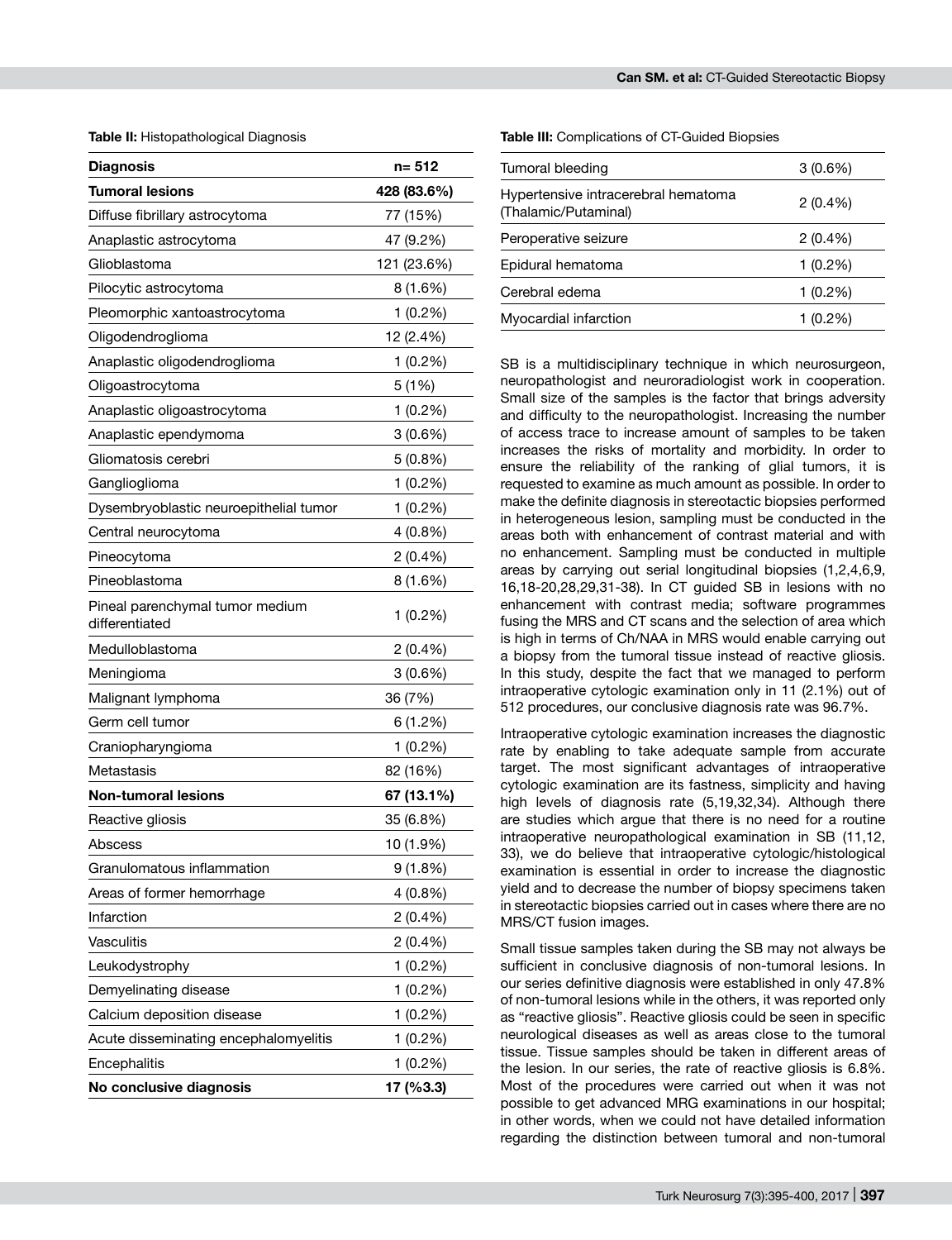lesions by neuroradiological examinations before the year of 2005. In our series, patients that were diagnosed with reactive gliosis are closely followed up, and there has been no tumoral progress determined so far. When patients were consulted to our clinic for the purposes of SB, MRS and MR perfusion scans are obtained first in lesions with no enhancement of contrast media, if there is any suspicion of tumoral lesion in these examinations, we plan to do SB. We think that SB must be carried out in multiple space occupying lesions when the primary lesion site is not clear in PET examinations or sufficient biopsy material cannot be taken from the primary lesion. We do not approve to perform the biopsy procedure, which is an invasive method having a mortality and morbidity risk although lower, before these examinations are performed.

Complication and definitive diagnostic rates vary in studies conducted so far. It is shown that the good results of SB, meaning low levels of complication rate together with high levels of conclusive diagnostic rates, is in direct correlation with surgical technique, experience of the neuropathologist<br>and the surgeon (2.7.9.1.17-19.21-24.27-29.32.34.37). the surgeon (2,7,9,1,17-19,21-24,27-29,32,34,37). Comparison of our series with the results of other large series was shown in Table IV. In our series, one of our cases went through myocardial infarction in the early postoperative period and passed away on the  $6<sup>th</sup>$  day. In our two cases, hypertensive hematoma was observed out of the target and the access trace within the postoperative 6-12 hours. Applying sedative analgesia in addition to local anesthesia may prevent possible complications such as high blood pressure in patients with anxiety and a low pain threshold as well as in cases having a coronary ischemia or a cardiac arrhythmia.

The biopsy sample taken by Backlund spiral needle has 1 mm width and 1cm length (3). Encountering resistance when a needle being withdrawn by 1-2 mm gives rise to a sense that a vessel twined the spiral needle. When confronted such a situation, instrument is withdrawn together with a cannula after the spiral being turned down. Although it is possible to take a larger tissue sample with a side-cutting cannula, the bleeding risk is higher due to the fact that there is no possibility to understand if a vessel is inside the cannula by the tactile warning. In our series, we used the side-cutting needle in very soft or very hard lesions where we could not take a sample by the spiral needle; unfortunately symptomatic tumoral bleeding developed in 2 out of the total 12 sampling procedures.

Performing SB first in cases where microsurgical resection is needed is controversial. It is carried out to make a histopathological diagnosis for the purposes of planning of oncological treatment in cases when patients themselves or patient's family does not accept the craniotomy as gospel. SB should not be performed if an additional adjuvant treatment cannot be done in patients who are advanced aged or has a score of <30 on the scale of Karnofsky performance.

Various clinical studies have been conducted regarding frameless stereotactic systems since the beginning of the century (1,6,10-12,15,16,26,31,33,37,38). Especially with the advancement of the MR/PET practices, right target and suitable sampling rates have been increasing. Comparing with the framed systems, its cost is significantly higher. Although recent studies showed there are no significant differences in diagnostic yield among the frame-based and frameless

**Table IV:** Diagnostic Yield, Morbidity and Mortality in Stereotactic Biopsy Series (%)

| <b>Author</b>                  | n     | Diagnostic yield | <b>Morbidity</b> | <b>Mortality</b> |
|--------------------------------|-------|------------------|------------------|------------------|
| Ostertag et al. 1980 (29)      | 302   | 100              | 3.3              | 2.3              |
| Mundinger 1985 (28)            | 815   | 83.0             | 3.0              | 0.6              |
| Voges et a. 1993 (35)          | 338   | 88.0             | 1.2              | 0.6              |
| Apuzzo et al. 1987 (2)         | 500   | 95.6             | 1.0              | 0.2              |
| Bernstein et al. 1994 (7)      | 300   | 95.3             | 1.7              | 4.7              |
| Field et al. 2001 (14)         | 500   | 94.4             | 9.6              | 0.2              |
| Kreth et al. 2001 (24)         | 345   | 98.0             | 3.1              | 0                |
| Kim et al. 2003 (22)           | 308   | 91.7             | 3.9              | 0.6              |
| Grossman et al. 2005 (17)      | 355   | 93.8             | 3.6              | 0.6              |
| Tilgner et al. 2005 (34)       | 5000  | 90.3             | 2.7              | 0.7              |
| Dammers et al. 2008 (11)       | 465   | 89.5             | 11.7             | 3.9              |
| Kongkham et al. 2008 (23)      | 622   | 98.4             | 6.9              | 1.3              |
| Kickingereder et al. 2013 (21) | 1480  | 96.2             | 7.8              | 0.9              |
| Total                          | 11330 | 93.2             | 4.6              | 1.3              |
| Present series                 | 512   | 96.7             | 1.6              | 0.4              |

*\*Only series greater than 300 cases were included.*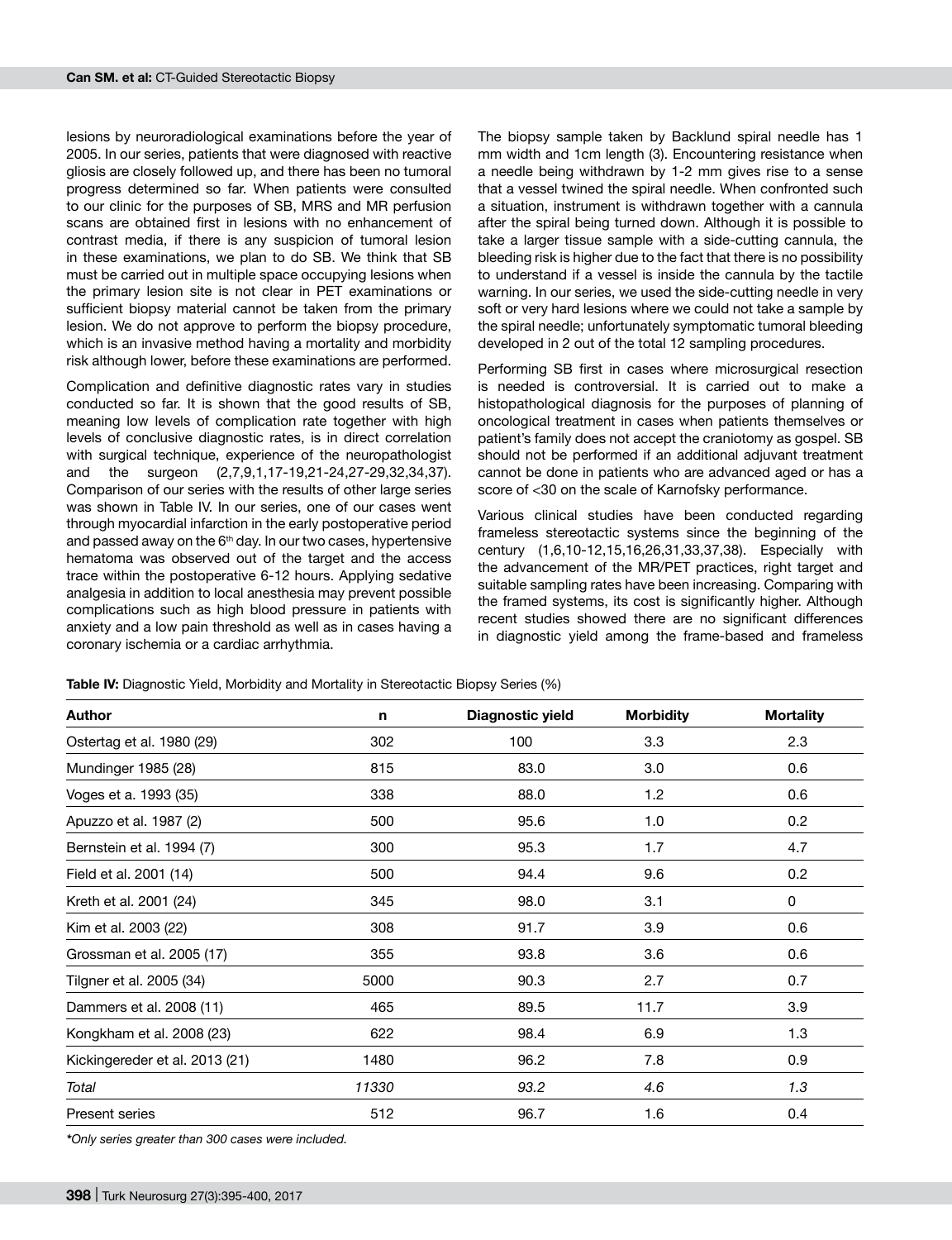stereotactic procedures, they seem not to be as safe as framed-based systems especially in deeply located small lesions in terms of their target acuity.

# █ **CONCLUSION**

In this clinical study, our mortality rate is 0.4% and morbidity rate is 1.6% while the conclusive diagnostic rate is 96.7%. The results showed that CT guided stereotactic biopsy is safe and reliable procedure with acceptable mortality and morbidity rates, especially in deeply located, diffused infiltrative or multiple space-occupying intracranial lesions where surgical resection is not suitable and when there is a need of histopathological examination for the planning of an appropriate treatment.

## █ **REFERENCES**

- 1. Air EL, Warnick RE, McPherson CM: Management strategies after nondiagnostic results with frameless stereotactic needle biopsy: Retrospective review of 28 patients. Surg Neurol Int 3 Suppl 4:315-319, 2012
- 2. Apuzzo ML, Chandrasoma PT, Cohen D, Zee CS, Zelman V: Computed imaging stereotaxy: Experience and perspective related to 500 procedures applied to brain masses. Neurosurgery 20: 930–937, 1987
- 3. Backlund EO: A new instrument for stereotaxic brain tumour biopsy. Technical note. Acta Chir Scand 137:825–827, 1971
- 4. Barlas O, Bayindir C, Can M, Idrisoglu HA, Savas A, Miyandoabci S: Image guided stereotactic biopsy of brain tumors. A study of 211 cases. Med Bull Istanbul 27:64-69, 1994
- 5. Bayindir C, Barlas O, Can M: Reliability of cytologic diagnosis of brain tumors in stereotactic biopsies. Med Bull Istanbul 28: 7-14, 1994
- 6. Bekelis K, Radwan TA, Desai A, Roberta DW: Frameless robotically targeted stereotactic brain biopsy: Feasibility, diagnostic yield and safety. J Neurosurg 116:1002-1006, 2012
- 7. Bernstein M, Parrent AG: Complications of CT-guided stereotactic biopsy of intra-axial brain lesions. J Neurosurg 81:165-168, 1994
- 8. Calisaneller T, Ozdemir O, Ozger O, Ozen O, Kiyici H, Caner H, Altınors N: The accuracy and diagnostic yield of computerized tomography guided stereotactic biopsy in brain lesions. Turk Neurosurg 18:17-22, 2008
- 9. Chandrasoma PT, Smith MM, Apuzzo ML: Stereotactic biopsy in the diagnosis of brain masses: Comparison of results of biopsy and resected surgical specimen. Neurosurgery 24: 160–165, 1989
- 10. Chernov M, Muragaki Y, Taira T, Iseki H: H-MRS-guided stereotactic brain biopsy. Stereotact Funct Neurosurg 90:63- 65, 2012
- 11. Dammers R, Haitsma IK, Schouten JW, Kros JM, Avezaat CJJ, Vincent AJPE: Safety and efficiacy of frameless and frame based intracranial biopsy techniques. Acta Neurochir (Wien) 150: 23-29, 2008
- 12. Dammers R, Schouten JW, Haitsma IK, Vincent AJPE, Kros JM, Dirven CMF: Towards improving the safety and diagnostic yield of stereotactic biopsy in a single centre. Acta Neurochir 152: 1915-1921, 2010
- 13. Ersahin M, Karaarslan N, Gurbuz MS, Hakan T, Berkman MZ, Ekinci O, Denizli N, Aker FV: The safety and diagnostic value of frame-based and CT-guided stereotactic brain biopsy technique. Turk Neurosurg 21:582-590, 2011
- 14. Field M, Witham TF, Flickinger JC, Kondziolka D, Lunsford LD: Comprehensive assessment of hemorrhage risks and outcomes after stereotactic brain biopsy. J Neurosurg 94: 545–551, 2001
- 15. Frati A, Pichierri A, Bastianello S, Raco A, SantoroA, Esposito V, Giangaspero F, Slvati M: Frameless stereotactic cerebral biopsy: Our experience in 296 cases. Stereotact Funct Neurosurg 89: 234-245, 2011
- 16. Gempt J, Buchmann N, Ryang YM, Krieg S, Kreutzer J, Meyer B, Ringel F: Frameless image-guided stereotaxy with real-time visual feedback for brain biopsy. Acta Neurochir 154:1663- 1667, 2012
- 17. Grossman R, Sadetzki S, Spiegelmann R, Ram Z: Haemorrhagic complications and the incidence of asymptomatic bleeding associated with stereotactic brain biopsies. Acta Neurochir (Wien) 147: 627-631, 2005
- 18. Hall WA: The safety and efficacy of stereotactic biopsy for intracranial lesions. Cancer 82:1749-1755, 1998
- 19. Heper AO, Erden E, Savas A, Ceyhan K, Erden I, Akyar S, Kanpolat Y: An analysis of stereotactic biopsy of brain tumors and nonneoplastic lesions: A prospective clinicopathologic study. Surg Neurol 64:82-88, 2005
- 20. Jackson RJ, Fuller GN, Abi-Said D, Lang FF, Gökarslan ZL, Shi WM, Wildrick DM, Sawaya R: Limitations of stereotactic biopsy in the initial management of gliomas. Neuro-Oncol 3:193-200, 2001
- 21. Kickingereder P, Willeit P, Simon T, Ruge M: Diagnostic value and safety of stereotactic biopsy for brainstem tumors: A systematic review and analysis of 1480 cases. Neurosurgery 72: 873-882, 2013
- 22. Kim JE, Kim DG, Pack SH, Jung HW: Stereotactic biopsy for intracranial lesions: Reliability and its impact on the planning of treatment. Acta Neurochir (Wien) 145: 547-555, 2003
- 23. Kongkham PN, Knifed E, Tamber MS, Bernstein M: Complications in 622 cases of frame-based stereotactic biopsy, a decreasing procedure. Can J Neurol Sci 35:79-84, 2008
- 24. Kreth FW, Muacevic A, Medele R, Bise K, Meyer T, Reulen HJ: The risk of haemorrhage after image guided stereotactic biopsy of intra-axial brain tumors-a prospective study. Acta Neurochir (Wien) 143:539-545, 2001
- 25. Leksell L: A stereotaxic apparatus for intracerebral neurosurgery. Acta Chir Scand 9:229–253, 1949
- 26. Lu Y, Young C, Radmanesh A, Wiemann R, Black PM, Golby AJ: Comparative effectiveness of frame-based, frameless and intraoperative MRI guided brain biopsy techniques. World Neurosurg 83: 261-268, 2015